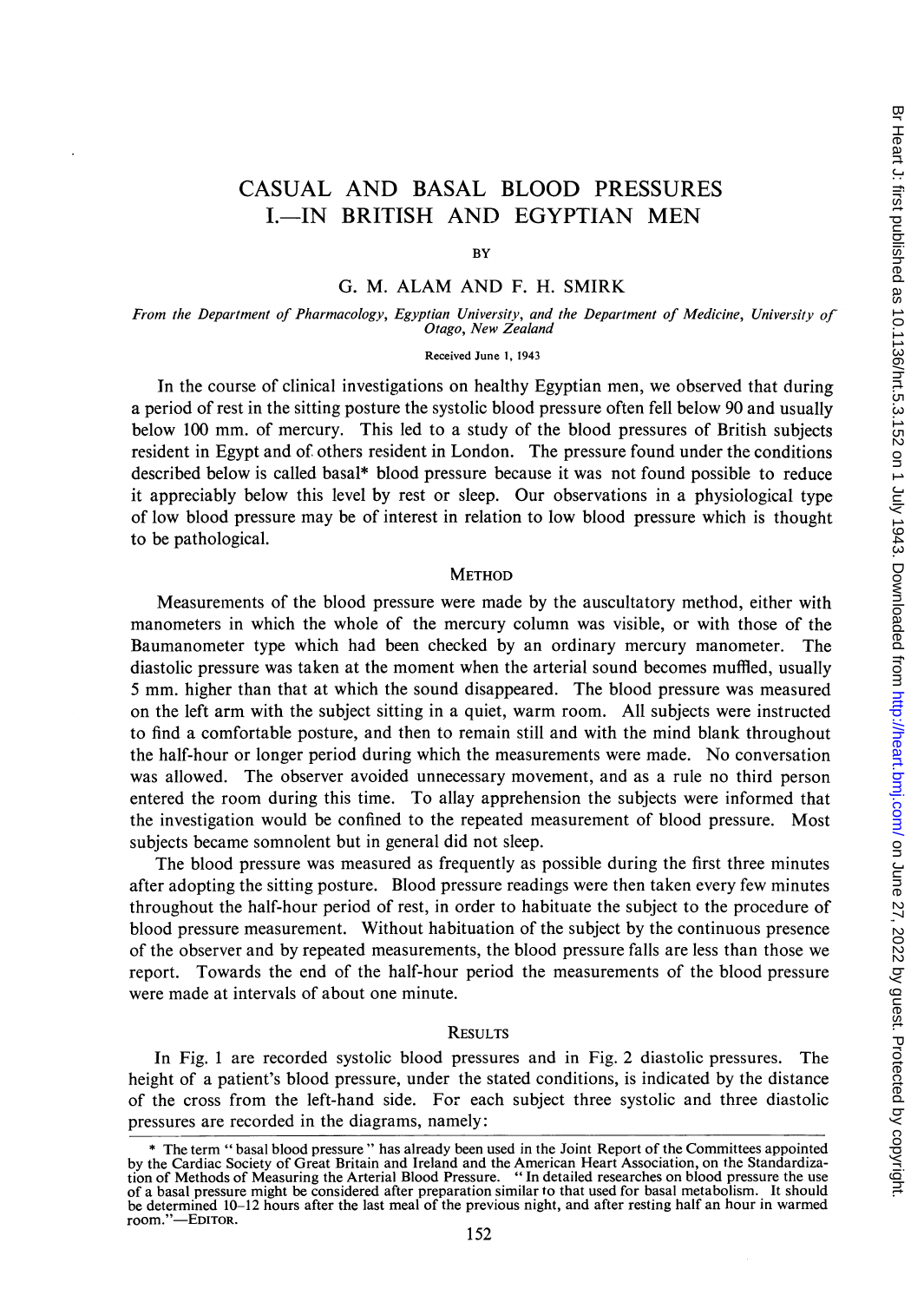

FIG. 1.-Effect of rest and emotional desensitization on the systolic blood pressure in 14 Egyptian nationals (above), in 12 British in Cairo (middle), and in 13 British in London (below). (A) Casual blood pressure. (B) Lowest pressure of the same subjects during the next 3 minutes. (C) Lowest level maintained for three consecutive readings during 30 minutes. (D) Level attained after 90 minutes. Details of the pro-cedure followed during this period are set out under " Method."

(A) The casual blood pressure, which was measured soon after the patient entered the room and was seated;

(B) The lowest pressure measured in the next three minutes; and

(C) The basal blood pressure, which was the lowest level of the blood pressure that was maintained for three consecutive readings during the half-hour period of rest and habituation of the subject to the presence of the observer and to the procedure of blood pressure measurement.

The average levels of the systolic and diastolic pressure do not differ appreciably in the two British groups, but there is an evident difference between these and the Egyptian group. Casual blood pressures are lower and basal pressures are much lower in Egyptian nationals, approximately half the basal systolic pressures lying between 80 and 90 mm., and half the diastolic pressures between 50 and 57 mm. (Fig. <sup>1</sup> and 2).

The blood pressure measurements on British nationals in London were made during a hot, moist August. The pressures of British residents in Egypt and of the Egyptians were measured in Cairo, mostly in April and May, with a higher temperature and lower humidity than London in August. The Egyptian subjects referred to above were of the poorer classes, but the low pressures encountered were not due to malnutrition, since equally low pressures were observed also in well-nourished Egyptian students and doctors of a similar age group. These observations are supported by a considerable number of blood pressure readings made

153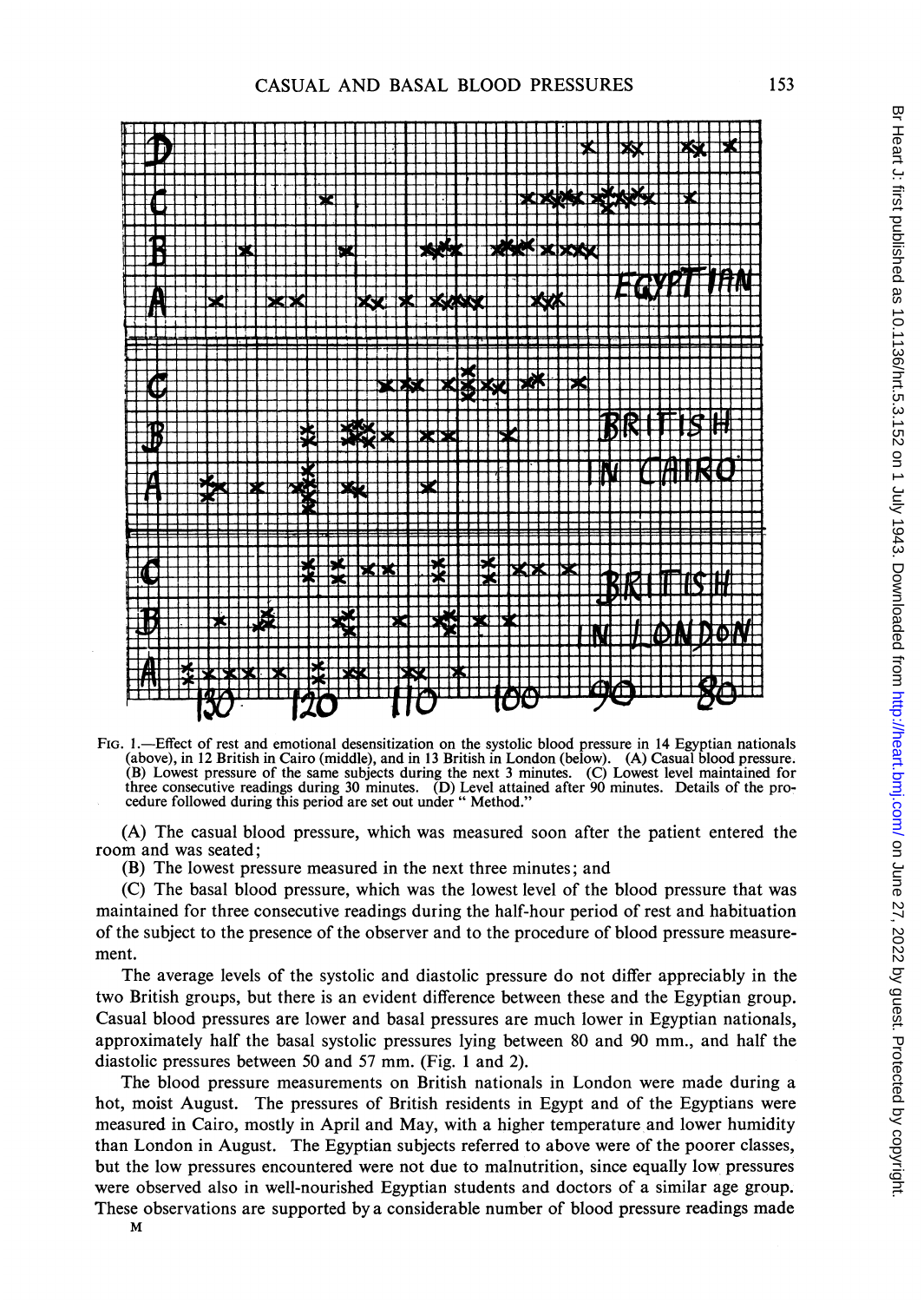

FIG. 2.—Effect of rest and emotional desentitization on the diastolic blood pressure in British and Egyptian nationals. (A), (B), (C), and (D) as in Fig. 1.

in the course of clinical investigations on patients without disease of the cardiovascular system. There seems no doubt that, under comparable conditions, both richer and poorer classes of Egyptians, whether heavy meat eaters or vegetarians, have lower blood pressures, especially basal pressures, than the British, and this difference is not explained to any great degree by the character of the food or by other differences in the environment. Arterial hypertension is, nevertheless, a frequent condition among in-patients in Egyptian hospitals.

The average of the casual blood pressures and of the basal blood pressures in young British and Egyptian nationals are set out in Table 1.

|                | TABLE I |        |                         |
|----------------|---------|--------|-------------------------|
|                | Number  |        | Average Blood Pressures |
|                | studied | Casual | Basal                   |
| <b>British</b> | 25      | 121/71 | 106/67                  |
| Egyptian       | 14      | 110/66 | 91/59                   |

### **DISCUSSION**

It is well recognized that the blood pressure is variable and is raised by emotion. In the many statistical studies concerned with the level of the blood pressure in health the figure recorded is for the casual blood pressure, in that usually few precautions are taken to guard against the pressor effects of emotion.